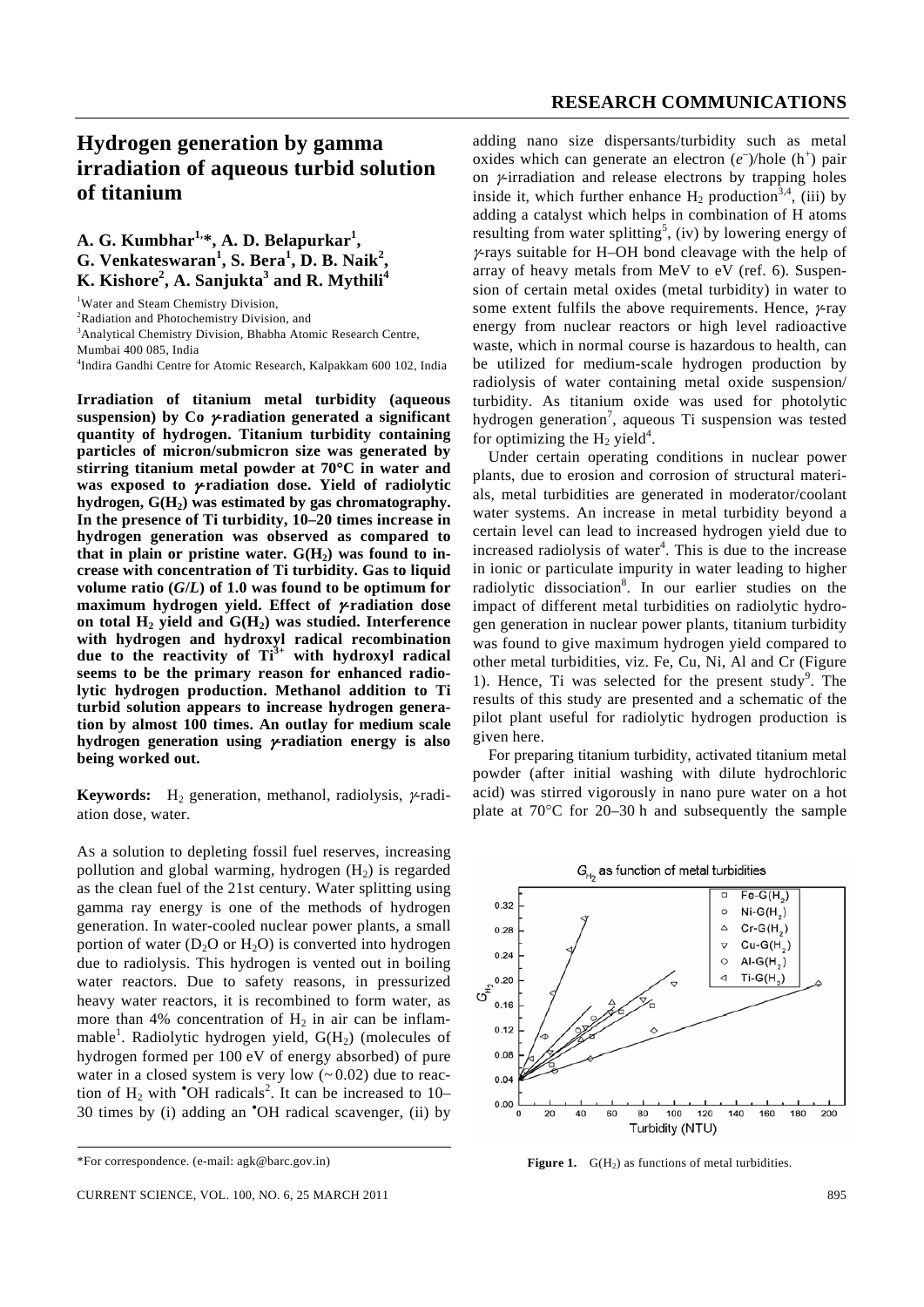| Hydrogen generation by radiolysis of Ti turbidity<br>Table 1. |              |          |              |          |              |                     |              |          |              |          |
|---------------------------------------------------------------|--------------|----------|--------------|----------|--------------|---------------------|--------------|----------|--------------|----------|
| 20 NTU Ti turbidity                                           |              |          |              |          |              | 40 NTU Ti turbidity |              |          |              |          |
|                                                               | $G/L = 2.0$  |          | $G/L = 1.0$  |          | $G/L = 0.5$  |                     | $G/L = 2.0$  |          | $G/L = 1.0$  |          |
| Dose $(kGv)$                                                  | $H_2(\mu L)$ | $G(H_2)$ | $H_2(\mu L)$ | $G(H_2)$ | $H_2(\mu L)$ | $G(H_2)$            | $H_2(\mu L)$ | $G(H_2)$ | $H_2(\mu L)$ | $G(H_2)$ |
| 3.7                                                           | 12.2         | 0.26     | 16.7         | 0.28     | 13.6         | 0.15                | 14.3         | 0.30     | 21.0         | 0.32     |
| 7.4                                                           | 19.5         | 0.21     | 28.0         | 0.21     | 24.6         | 0.13                | 20.2         | 0.20     | 33.1         | 0.25     |
| 11.1                                                          | 22.4         | 0.16     | 31.0         | 0.16     | 27.2         | 0.10                | 23.4         | 0.17     | 36.0         | 0.17     |

Total volume of irradiation tube = 15 ml, *G*/*L* = Gas/liquid volume ratio; NTU = Nephelometric turbidity units.



**Figure 2.** H<sub>2</sub> generation and  $G(H_2)$  as a function of absorbed dose (turbidity: 40 NTU,  $G/L = 1.0$ ).

was sonicated for half an hour. The turbid mixture thus generated was filtered through a Whatman 540 filter paper and the filtrate was used for further experiments. The amount of turbidity was measured using ELICO Nephelometer (CL-52). A standard of 400 NTU turbidity was prepared by mixing 5 ml of 1% hydrazine sulphate,  $[(NH<sub>2</sub>)<sub>2</sub>H<sub>2</sub>SO<sub>4</sub>]$  with 5 ml of 10% hexamethyltetramine,  $(CH<sub>2</sub>)<sub>6</sub>N<sub>4</sub>$ , and allowing it to stand for 24 h at room temperature and then diluting it to 100 ml. Calibration standards in the range of 2–10 NTU were prepared daily and the turbidity meter was calibrated before use. For characterization of Ti turbidity particles in the solution, the turbid solutions were evaporated to dryness under IR lamp, and Electron Spectroscopy for Chemical Analysis (ESCA) spectra and Transmission Electron Microscopy (TEM) images of the dried residue were recorded.

 Ti concentration was measured by dissolving the turbidity in concentrated,  $HNO<sub>3</sub>/HCl$  (5 ml acid + 20 ml turbid solution) and then analysing it by Inductively Coupled Plasma Mass Spectroscopy (ICPMS) technique.

Ti turbidity thus obtained was  $\gamma$ -irradiated using <sup>60</sup>Cogamma source with dose rate of 60 Gy/min to 8.1 kGy dose in glass tubes. Before irradiation, the tubes were stoppered with a rubber septum and purged with Indian Oxygen Ltd AR (IOLAR)  $N_2$  (< 2 ppm O<sub>2</sub>). The volume of the liquid and gas phases in the irradiation cell was varied to get the gas to liquid (*G*/*L*) volume ratio of 2.0,

1.0 and 0.5.  $H_2$  produced on radiolysis of the samples and present in the gas phase was measured by gas chromatography using Porapak QS (2 m) column with Chemito-8510 gas chromatograph and thermal conductivity detector.

 Radiolysis of water leads to the formation of following radicals and molecular products.

$$
H_2O \longrightarrow e_{aq}^-, H, \text{ OH}, H_2O_2, H_2, H_3O^+ \tag{1}
$$

In the absence of any scavenger for free radicals, the molecular products will be destroyed by the following reactions in a closed system.

$$
^{\bullet}OH + H_2 \rightarrow H_2O + H \tag{2}
$$

$$
H + H_2O_2 \rightarrow H_2O + \bullet OH \tag{3}
$$

$$
e_{aq}^- + H_2O_2 \rightarrow \text{°OH} + OH^-
$$
 (4)

Thus, in a completely closed system, radiolytic decomposition of pure water is negligible<sup>2</sup>. This is one of the reasons why water has been used as a moderator and coolant in nuclear reactors in addition to its low cost and abundance<sup>8</sup>. In the presence of milimolar concentrations of • OH radical scavengers and in open systems where gas can escape, the  $G(H_2)$  value (molecules of hydrogen formed per 100 eV of energy absorbed) can increase; which however, is not expected to exceed 0.45 molecules  $(100 \text{ eV})^{-1}$ .

 The yield of radiolytic hydrogen generated was found to be proportional to the  $\gamma$ -dose. However,  $G(H_2)$  was found to increase initially with increasing γ-dose up to 5 kGy and thereafter it showed a decrease and was stabilized at a value of 0.2 at a dose of  $\sim$  20 kGy. Maximum  $G(H<sub>2</sub>)$  of 0.5 was observed at 5 kGy. For 40 NTU Ti turbidity and at gas to liquid volume ratio of 1.0, the variation in the H<sub>2</sub> yield and  $G(H_2)$  with  $\gamma$ -dose is shown in Figure 2.

 Hydrogen gas was generated by radiolysis of aqueous solutions of Ti turbidity with gas to liquid volume ratio of 2.0, 1.0 and 0.5 and with γ-dose of 3.7, 7.4 and 11.1 kGy are shown in Table 1.

 Increased hydrogen generation with increase in turbidity and γ-radiation dose is seen in this table. At high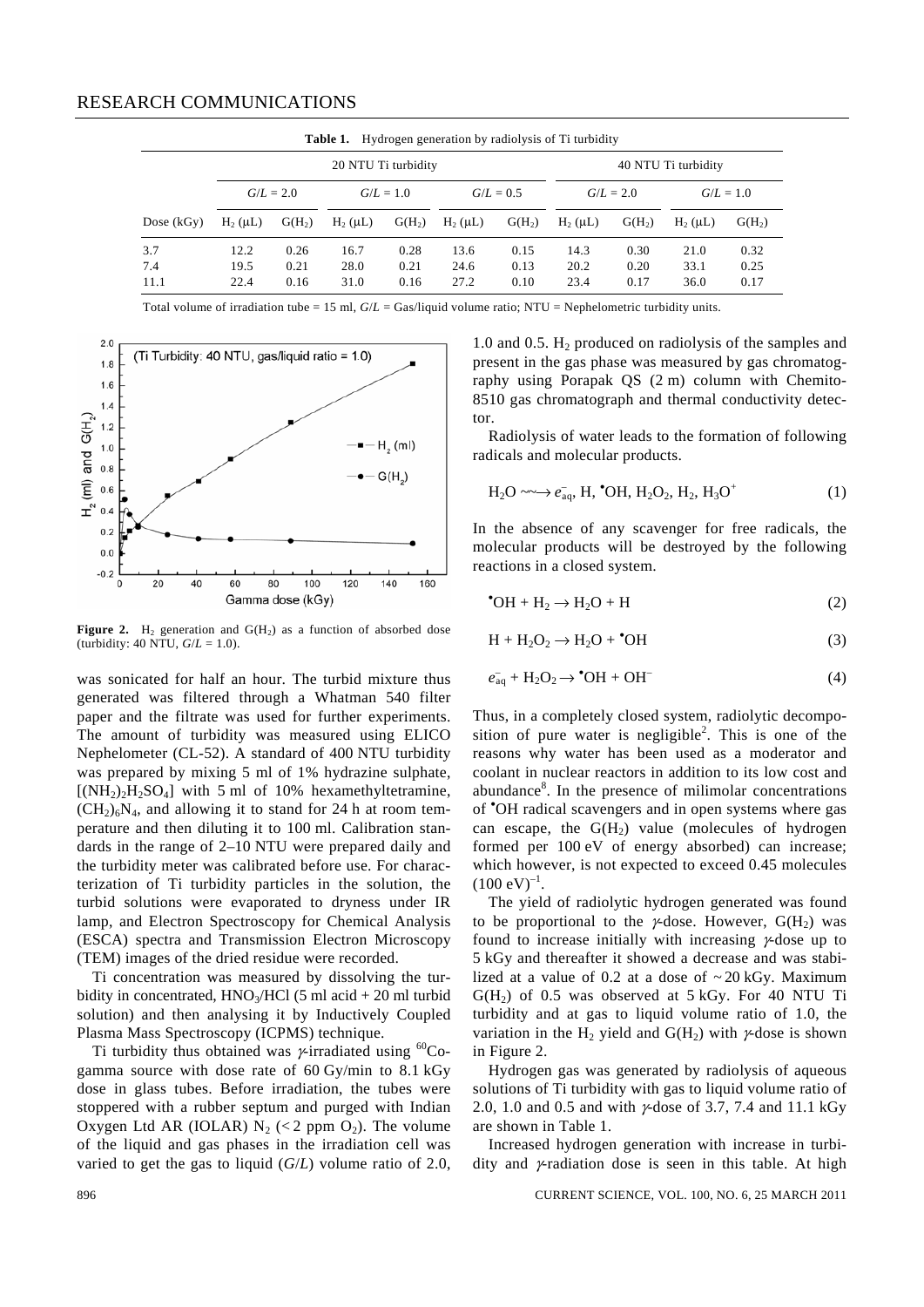dose and low *G*/*L* ratio, the observed apparent decrease in  $G(H<sub>2</sub>)$  value may be due to the increased combination reactions of  $\bullet$ OH radical with H<sub>2</sub> (eq. (2)) as well as due to lowered probability of escape into gas phase. During irradiation, most energy is absorbed in the liquid phase. As we increase liquid volume, back reactions in liquid column predominate and lead to decrease in *G* value. As we lower the liquid volume, less energy is absorbed and thus the total volume of  $H_2$  produced decreases. Hence, the gas to liquid volume  $(G/L)$  ratio for maximum  $H_2$ generation has to be optimized. The *G*/*L* ratio of 1.0 was found to be optimum. Figure 3 shows  $H_2$  produced and  $G(H_2)$  as a function of *L/G* ratio for 3.7 kGy  $\gamma$ -dose and 20 NTU Ti turbidity.



**Figure 3.**  $G(H_2)$  and radiolytic  $H_2$  produced at STP as a function of liquid/gas volume ratio (Ti turbidity: 20 NTU, γ-dose: 3.7 kGy).



Figure 4. Wide scan photoelectron spectrum of the turbidity filtrate showing the presence of oxygen.

CURRENT SCIENCE, VOL. 100, NO. 6, 25 MARCH 2011 897

Ti turbidity will have  $Ti^{3+}$  ion, hydrated  $TiO_2$  and possibly other Ti species in the solution. Figure 4 shows wide scan photoelectron spectrum (ESCA) of dried turbidity. Presence of oxygen peak indicates formation of titanium oxide species. As the dried turbidity powder was pasted on In (indium) foil for X-ray Photoelectron Spectroscopy (XPS) analysis, the signal of In was also seen in the wide spectrum. The concentration of Ti species will increase with the turbidity level. Total Ti concentration obtained after dissolution of turbidity as a function of turbidity is shown in Figure 5.

 $Ti^{3+}$  has high reactivity with 'OH radicals  $(1.2 \times 10^9)$  $dm<sup>3</sup>$  mol<sup>-1</sup> s<sup>-1</sup>) and intermediate reactivity with H-atoms and thus can interfere more efficiently with the recombination reactions; eqs (2) and (3), leading to more hydrogen generation $10$ .

$$
\text{Ti}^{3+} + \text{^•OH} \rightarrow \text{Ti}^{4+} + \text{OH}^-.
$$
 (5)

Possibility of Ti existing as hydroxylated or oxide species in turbid solution can also help in  $H_2$  generation via semiconductor photolysis mechanism wherein some of the scattered  $\gamma$ -photon may be involved in the  $e^{-}/h^{+}$  pair formation. For effective dissociation of water to produce  $H_2$ , a few tens of  $eV$  to keV energy photons and  $e^-$  are required<sup>6</sup>. Turbidity may also play a role in attenuating  $\gamma$ -ray energy from MeV to keV/eV values resulting in H<sub>2</sub> production by photolysis. Figure 6 shows  $G(H_2)$  as a function of Ti turbidity.

The energy of  $\gamma$ -rays is several times greater than that of UV photons and can generate electron hole pairs in the materials classified as insulators, such as metal oxides and metal hydroxides present in the turbid solution. An increase in hydrogen yield with an increasing amount of semiconductor powder suspension in water was observed in the study of hydrogen generation via  $e^{-}/h^{+}$  pair formation



Figure 5. Ti concentration as a function of Ti turbidity.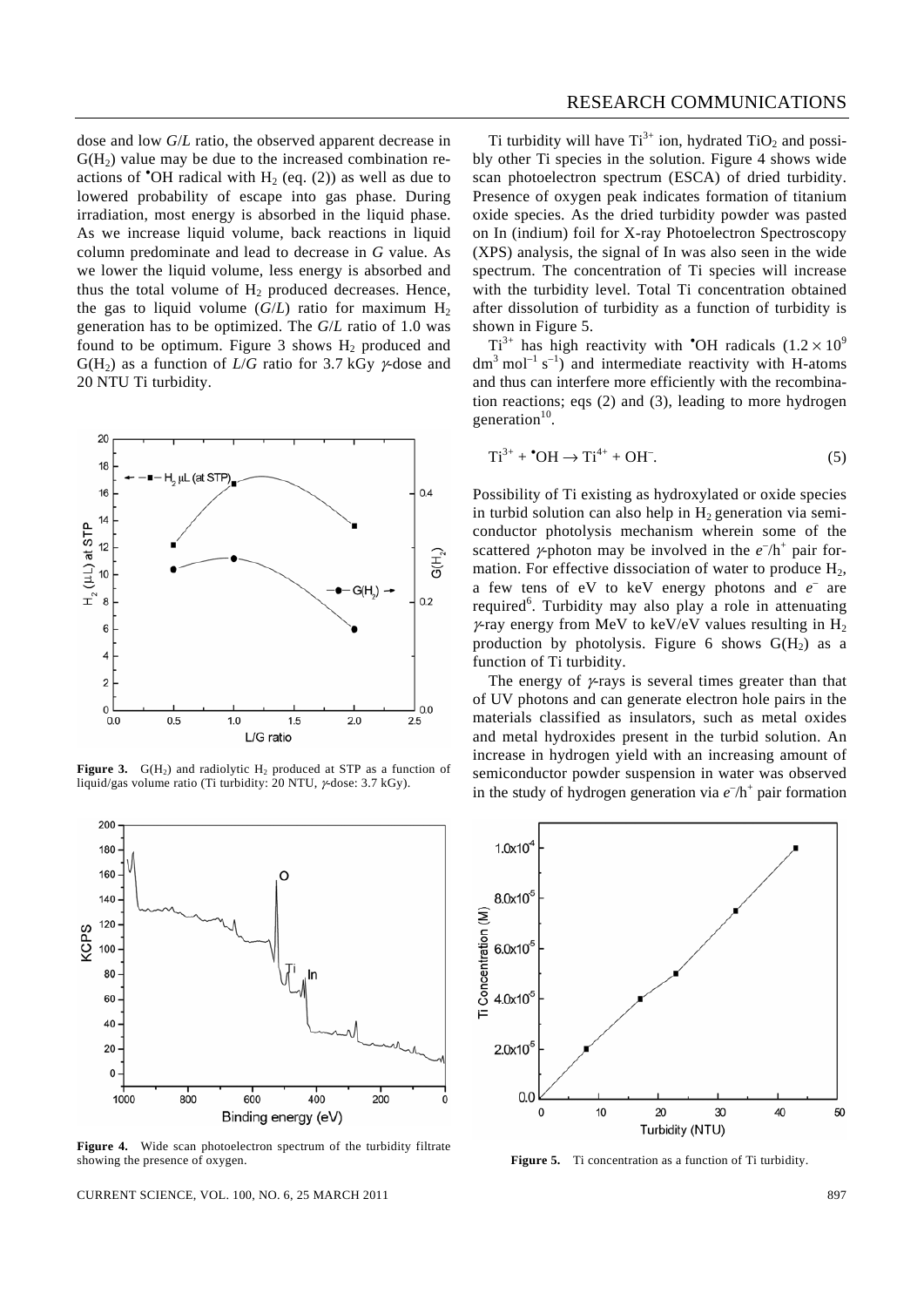

**Figure 6.** G(H<sub>2</sub>) as a function of Ti turbidity ( $\gamma$ -dose: 0.81 mega rads;  $G/I = 2$ .



**Figure 7.** TEM of dried 70 NTU Ti turbidity: *a*, Un-irradiate; *b*, Irradiated for γ-dose of 22.3 mega rads.

and  $H_2$  generation from electron liberated in the solution<sup>3</sup>. However, significant excess hydrogen generation or a regular relationship with an amount of oxide suspension was not observed for  $ZrO_2$ ,  $SrTiO_3$  and  $BiTIO_3$  (ref. 5). This also shows that in case any  $e^{-}/h^{+}$  pair formation occurs due to γ-irradiation of turbidity particles, the *e*– can get solvated in aqueous medium and lead to  $H_2$  generation via reaction:  $2e_{aq}^- \rightarrow H_2 + 2OH^-$ . A plot of amount of TiO<sub>2</sub> nanoparticle ( $\sim$  2–5 nm in size) versus measured  $G(H<sub>2</sub>)$  showed a saturation plateau for  $H<sub>2</sub>$  yield after 0.2%  $TiO<sub>2</sub>$  suspension; whereas, a continuous increase in hydrogen yield was observed as a function of the total absorbed dose<sup>4</sup>. This indicated that the main mechanism of  $H_2$  generation is the radiolysis, and photocatalytic processes were of less significance as suggested earlier. The turbidity range and γ-dose used in our study is quite small compared to the literature value<sup>4</sup> and hence our observations fall very well within the range of the linear part of the curve. Thus, any interference with the recombination reaction; eqs (2)–(4) leads to significant increase in  $G(H_2)$ value as compared to other processes.

After *γ*-irradiation, turbidity samples showed decrease of Ti concentration in the solution (Table 2). The TEM micrographs of 70 NTU turbidity sample irradiated to 233 kGy and dried under IR, showed the formation of clusters with spherical particles of 10–40 nm; whereas with un-irradiated and dried turbidity irregular and larger size particles were formed (Figure 7). Formation of colloidal silver nanoparticles from silver solution with  $\gamma$ -irradiation is specified in literature<sup>11</sup>. Metal oxides in colloidal or particulate form are normally insoluble in aqueous solution and can be dissolved by free radicals generated by radiolysis of water using them as oneelectron reducing agents for dissolution<sup>12</sup> and can be again reduced to metals by solvated electrons coalescing to nanoparticle formation. In this case, Ti turbidity might have dissolved to some extent due to irradiation and leading to subsequent formation of Ti nanoparticles. This Ti can also lead to  $H_2$  generation through the following chemical reaction with water.

$$
2Ti + 6H2O \rightarrow 2Ti(OH)3 + 3H2.
$$
 (6)

Contribution in hydrogen generation by this reaction is minimal. Nanoparticles also provide larger surface area for enhanced photo-catalytic hydrogen generation.

As methanol (CH<sub>3</sub>OH) is an efficient OH radical scavenger as well as a whole scavenger and its reaction with H and  $\textdegree$ OH radicals further helps in increased  $H_2$  produc- $\text{tion}^{13}$ . The reaction and their rate constants are as follows.

$$
CH3OH + °OH \rightarrow °CH2OH + H2O (109 dm3 mol-1 s-1)
$$
\n(7)

 $CH_3OH + H^{\bullet} \rightarrow {}^{\bullet}CH_2OH + H_2$  (10<sup>7</sup> dm<sup>3</sup> mol<sup>-1</sup> s<sup>-1</sup>) (8)

898 CURRENT SCIENCE, VOL. 100, NO. 6, 25 MARCH 2011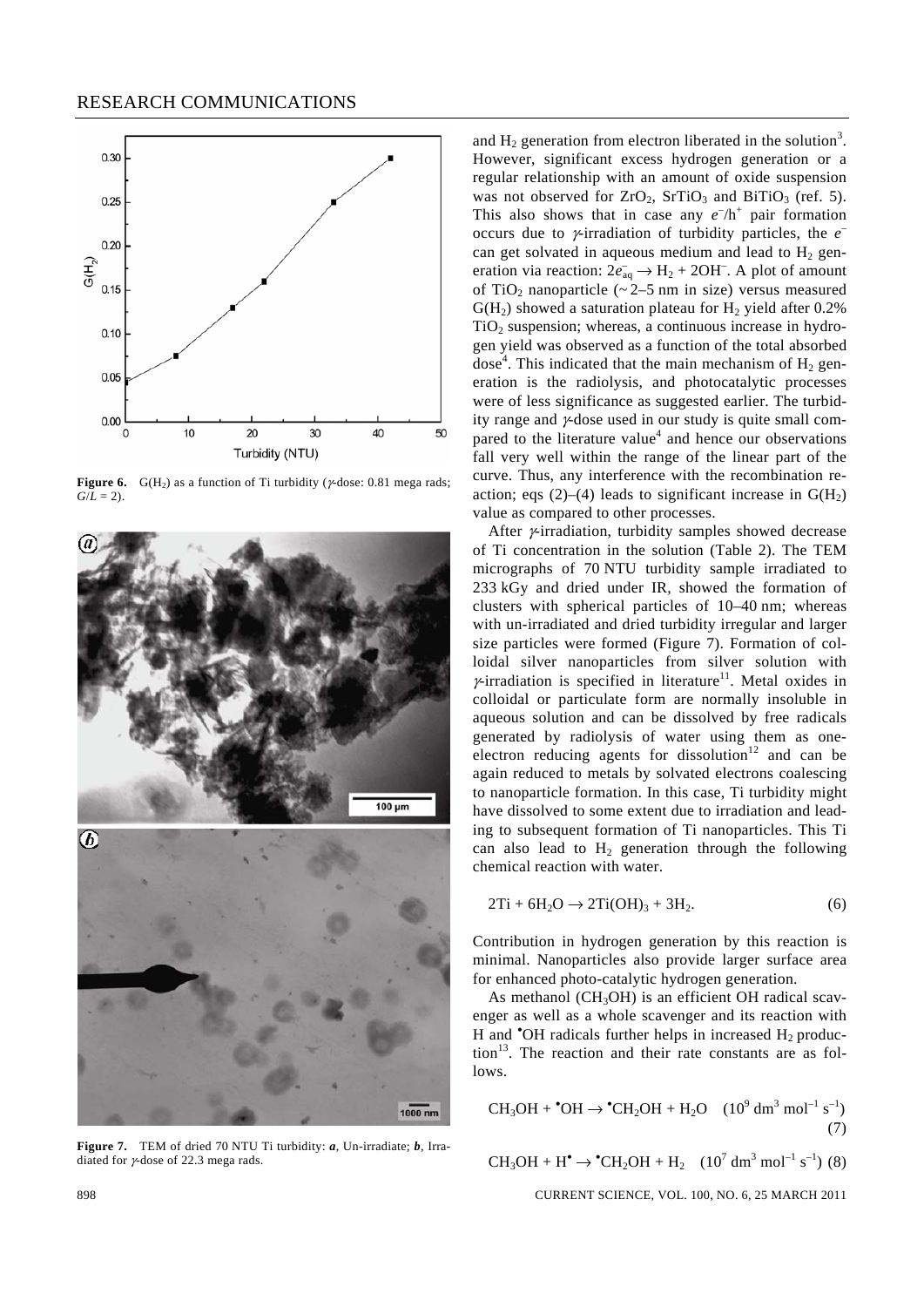#### RESEARCH COMMUNICATIONS

| <b>Table 2.</b> Reduction of Ti concentration after irradiation |                            |                              |             |                            |  |  |  |  |  |  |
|-----------------------------------------------------------------|----------------------------|------------------------------|-------------|----------------------------|--|--|--|--|--|--|
|                                                                 |                            | Titanium concentration (ppb) |             |                            |  |  |  |  |  |  |
| Ti turbidity NTU                                                | $\gamma$ -Dose (mega rads) | Non-irradiated               | Irradiated  | Percentage of Ti reduction |  |  |  |  |  |  |
| 35<br>52                                                        | 7.0<br>17.3                | 71.2<br>450                  | 22.7<br>156 | 68<br>65                   |  |  |  |  |  |  |



**Figure 8.** Schematic of a test loop for the radiolytic  $H_2$  production.

 $e_{\text{aq}}^- + e_{\text{aq}}^- \rightarrow H_2 + 2OH^- (5 \times 10^9 \text{ dm}^3 \text{ mol}^{-1} \text{ s}^{-1}).$  (9)

The hydrogen yield  $G(H<sub>2</sub>)$  of the aqueous methanol solution radiolysis is 2.4 as given here.

$$
G(H2) = G(H2) + G(H) + 1/2G(eaq)
$$
\n(10)\n  
\n2.5 = 0.45 + 0.55 + 1.4

Radiolysis of Ti turbidity containing  $1.3 \text{ mol dm}^3$  methanol was performed. Addition of methanol increased the  $G(H<sub>2</sub>)$  value to 1.8. A hundred-fold enhancement in  $H<sub>2</sub>$ production by using radiolysis of Pt-doped  $TiO<sub>2</sub>$  and 2.46 mol dm<sup>3</sup> methanol is reported<sup>14</sup>.  $G(H_2)$  of 1.05 is 2.40 mortuin includion is reported .  $G(12)$  or  $1.05$  is<br>also reported for the *γ*-irradiation of TiO<sub>2</sub> nanoparticle suspension $15$ .

With 150 kCi  ${}^{60}$ Co  $\gamma$  source inside a test loop radiolysis of mixture of Ti turbidity (aqueous suspension of submicron size particles) and methanol mixture  $(-1.0-$ 1.5 M), hydrogen generation at the rate 220 ml/min can

be achieved. A similar facility using  $TiO<sub>2</sub>/Ru$  catalysed  $\gamma$ -radiolysis of water was also suggested earlier<sup>5</sup>. Thus, with the help of enhanced radiolysis of water in the presence of metal (Ti) turbidity and methanol by using γ-energy from the nuclear reactor core or nuclear waste, which otherwise, is hazardous to health,  $H_2$  production at medium-scale level can be achieved. A schematic for such a facility is shown in Figure 8. This is similar to the added advantage of waste steam from nuclear reactors for producing desalinated potable water. This process does not involve handling of corrosive chemicals at high temperatures as required in thermal methods of  $H_2$  generation by water splitting. The process also can be easily controlled with *γ*-exposure to the solution by manipulating height of  ${}^{60}Co$  *γ*-source in the radiolysis vessel by lowering or raising it from the shielding chamber.

<sup>1.</sup> Ramashesh, V., Safety aspect concerning radiolytic gas generation in reactors. *Sci. Prog*., 2001, **84**(1), 69–85.